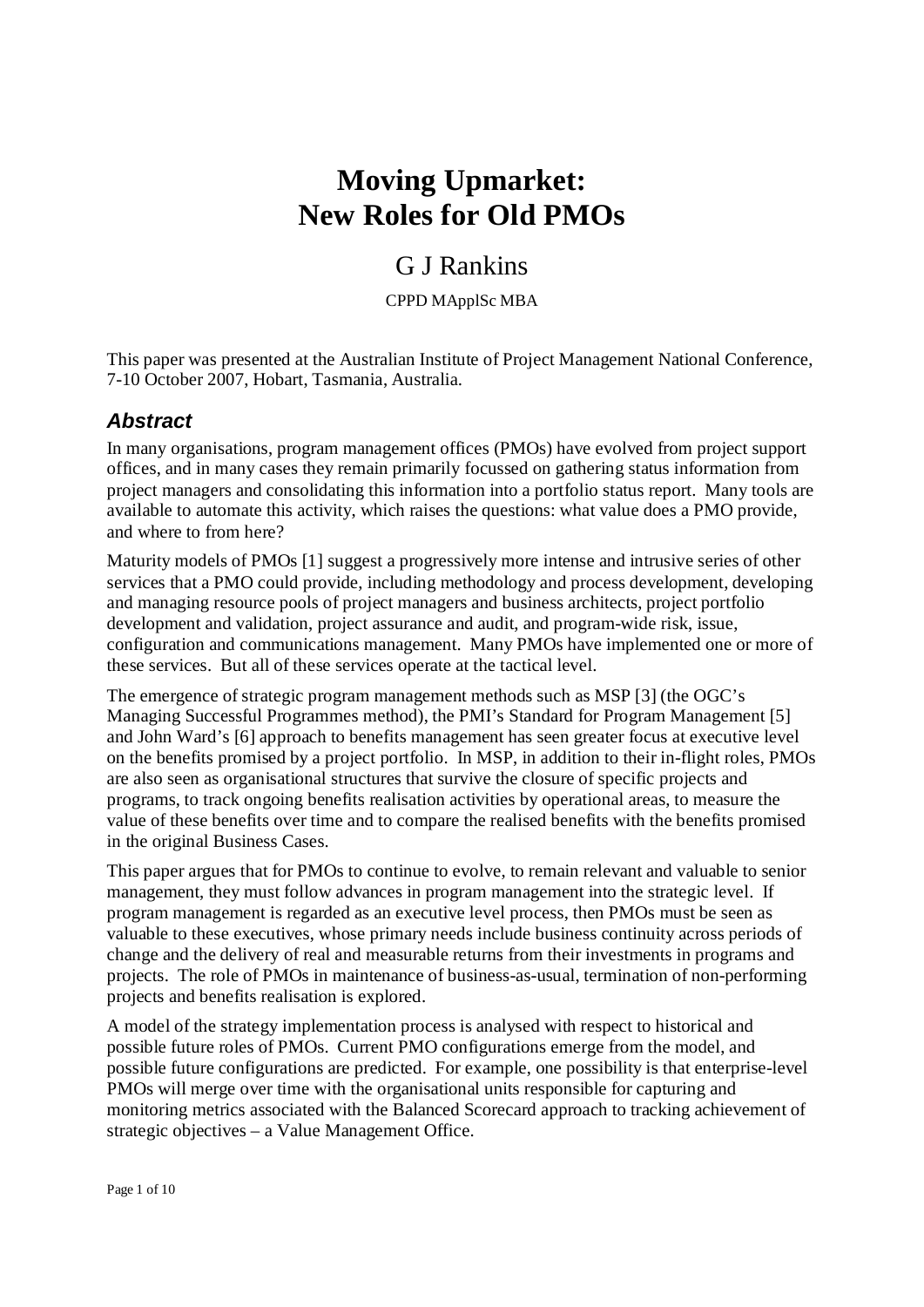**Keywords**: PMO, strategy implementation, benefits realisation, value.

### *Introduction*

PMOs seem to be the flavour of the month. In a recent consulting engagement, each of the organisation's Divisions seemed to have a PMO, and one Division had a PMO at several levels. Part of each PMO's role was to coordinate with the other PMOs.

The P in PMO also causes confusion. Does it mean project, program or portfolio? It seems that some "project management offices" refer to themselves as "program management offices" for financial and credibility reasons. Some IT groups which don't commission programs seem to have PMOs that manage the groups' resource allocation and prioritisation of its project workload without providing much support to project managers, so they are probably better thought of as a "IT portfolio management offices". Some organisations have a PMO at corporate level that does the same thing, without bothering program managers too much, so again, an "enterprise portfolio management office". And these examples seem to be permanent establishments in their organisations rather than being temporary (though long-lived) functions supporting one or more programs.

In this paper I mean by "program management office" a functional unit that supports one or more programs or major projects, from conception in strategy development well before the first project has started through to benefits realisation by operational groups well after the last project has finished.

## *PMO Maturity Models*

Part of the attraction of PMOs is research that reveals that organisations that have had a PMO for more than a few years achieve higher project success rates than organisations with no PMO or a relatively new PMO [9]. Part of this is probably due to the PMO having had time to develop enough credibility to have gathered organisational support to expand its range of offerings.

Various writers such as Kendall and Rollins [1] have developed Maturity Models which guide organisations down this path. These models seem to follow the usual SEI maturity model approach with five levels, though Kendall's has eleven which seem more like stages of an improvement project.

The following is an alternative view focussing on the PMO's stance with respect to the vision expressed in its Charter, the focus and positioning of its people, its engagement with projects and the methods and metrics it uses. The entry-level PMO shown in Figure 1 is usually located in the IT function of an organisation, and its role is primarily to control costs and provide the IT Director or CIO with a consolidated view of the status of the IT-related project portfolio. Its focus is inward, and it believes that software tools are the answer. It may have very little insight into the minds of the business sponsors of the project portfolio, or authority to intrude into operational areas of the business, so it concentrates on simple metrics such as on-time delivery.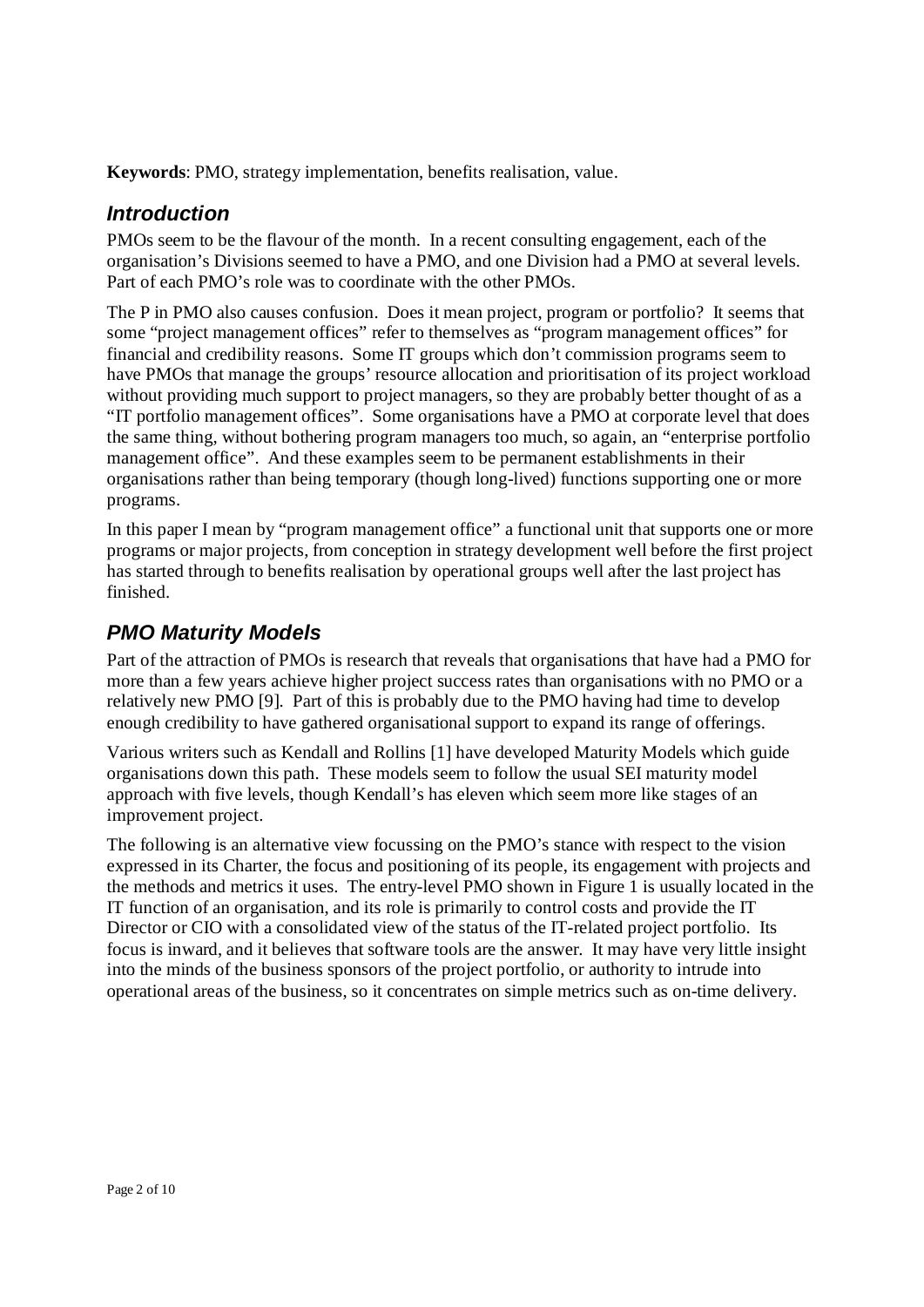



As the PMO becomes more credible, and provides value to senior managers outside the IT function, its role will expand to better align with organisational strategy. Its adoption of higherorder management methods such as MSP will see its focus move to benefits, which starts to move its activities into operational areas of the business, as shown in the following Figure 2. It starts to project itself into portfolios and programs, and adopts more effective metrics and methods such as earned value performance management.



## **Simple PMO Maturity Model**

But unless the PMO is seen to be continually adding value, rather than operating under cover, then it may be terminated too soon. In some organisations, a PMO's ability to add value is

Figure 2. Maturing PMO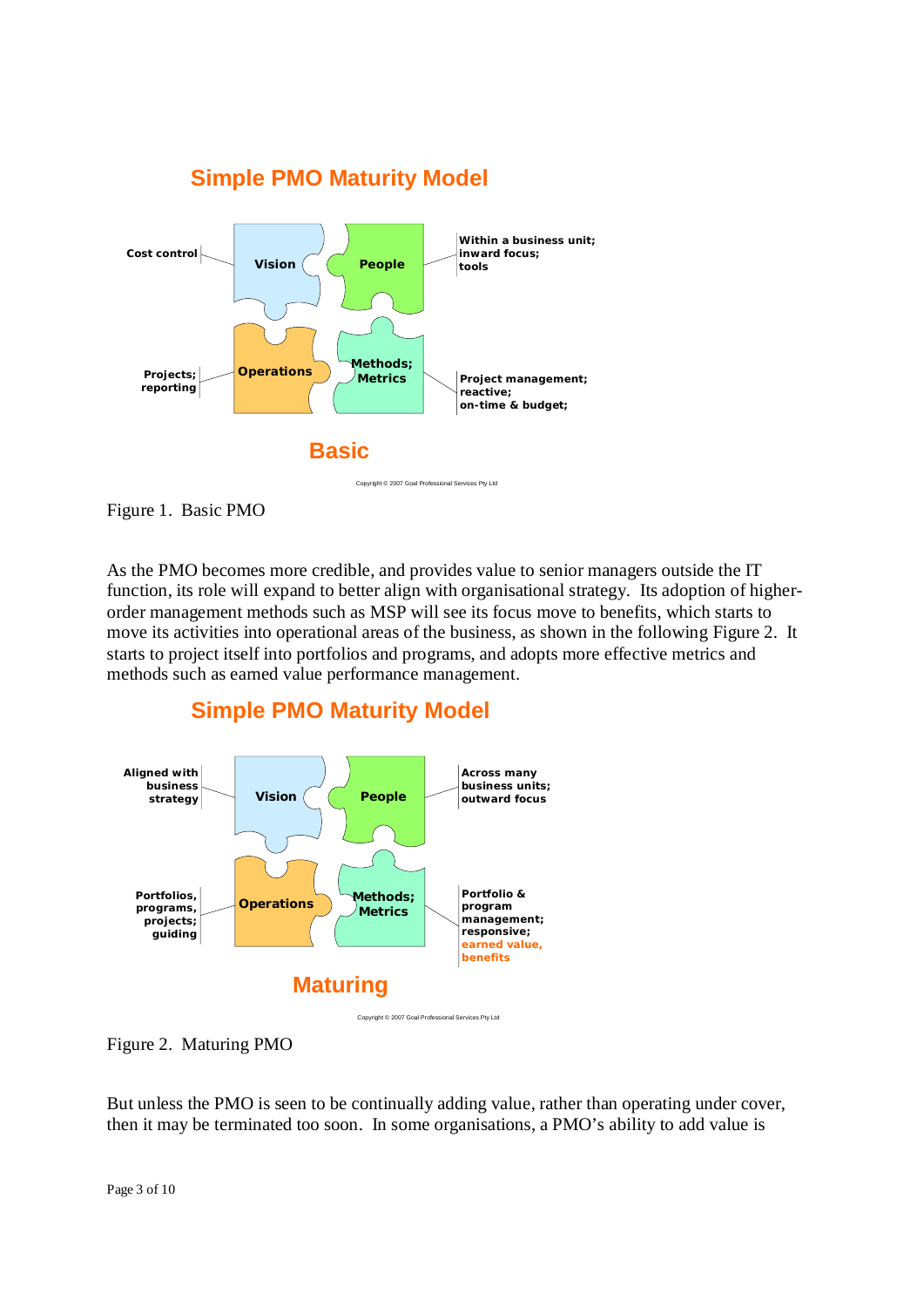constrained by its positioning in the organisation. For example, most PMOs seem to exist within the IT function of organisations [9]. Moving up the Maturity Levels may mean convincing higher levels of management that they'll get more out of the PMO than they may perceive they'll lose by raising its profile. And it requires a PMO Manager with the ability to operate effectively with those higher layers of management, understand their needs, and deliver value in their terms. A possible problem has been identified in a recent survey, in which KPMG [9] found that the leadership of many PMOs lacked strong business acumen and commercial training. A low profile PMO that rolls over to pressure quickly loses strategic value and may soon be perceived as unnecessary.

## *What the Methods say or imply*

The various project or program management methods have at least something to say about PMOs, although in general they focus on tactical roles. This section also explores what they have to say with respect to non-traditional roles for PMOs, such as maintenance of business-as-usual, termination of non-performing projects and benefits realisation tracking.

#### **Tactical Roles**

The initial roles for most PMOs include method and process development, project assurance and audit, and program-wide risk, issue and communications management.

A useful role for PMOs is to identify training opportunities for project managers. But what happens the day after the course finishes? In one organisation, a project manager returned from a PRINCE2 course, incorporated a few PRINCE2 document templates into the organisation's existing project management method and claimed to be running projects according to PRINCE2. A PMO could usefully offer coaching support of newly trained project managers, to ensure that the organisation's investment in the training actually realises the expected benefits.

An emerging role for PMOs relates to selection and allocation of suitably competent project managers. For example, the DMO's Acquisition Category (ACAT) framework introduced in 2004 – links types of projects to competency of project manager required. And the DMO's Competency Standard for Complex Project Managers [7] released in 2006 means that the ACAT will be extended further to reflect really complex projects. Another role for a PMO, particularly an ePMO with a pool of talented project managers being trained and moved through a career development path, would be to maintain these demand and supply matching frameworks, and actually allocate individuals to specific projects.

PRINCE2 [4] is the UK Office of Government Commerce's project management method. In PRINCE2, various operational managers will take on formal roles on Project Boards. In general, these managers will have had little formal training in project management, and more pertinently, little training in how to operate as a Project Board member. Their tendency will be therefore to continue to use their operational mindset in a project environment. And success in an operational environment does not automatically imply success in a project environment. One emerging role for a PMO is to ensure that those taking on governance roles in projects have been adequately briefed in the project management method being used, and trained in how to think as project governors. For example, the ePMO in the National Australia Bank provides 'Sponsor Training' as one of its formal offerings.

Managing Successful Programmes (MSP) [3] is the UK Office of Government Commerce's program management method. In MSP, in addition to their in-flight roles, PMOs are also seen as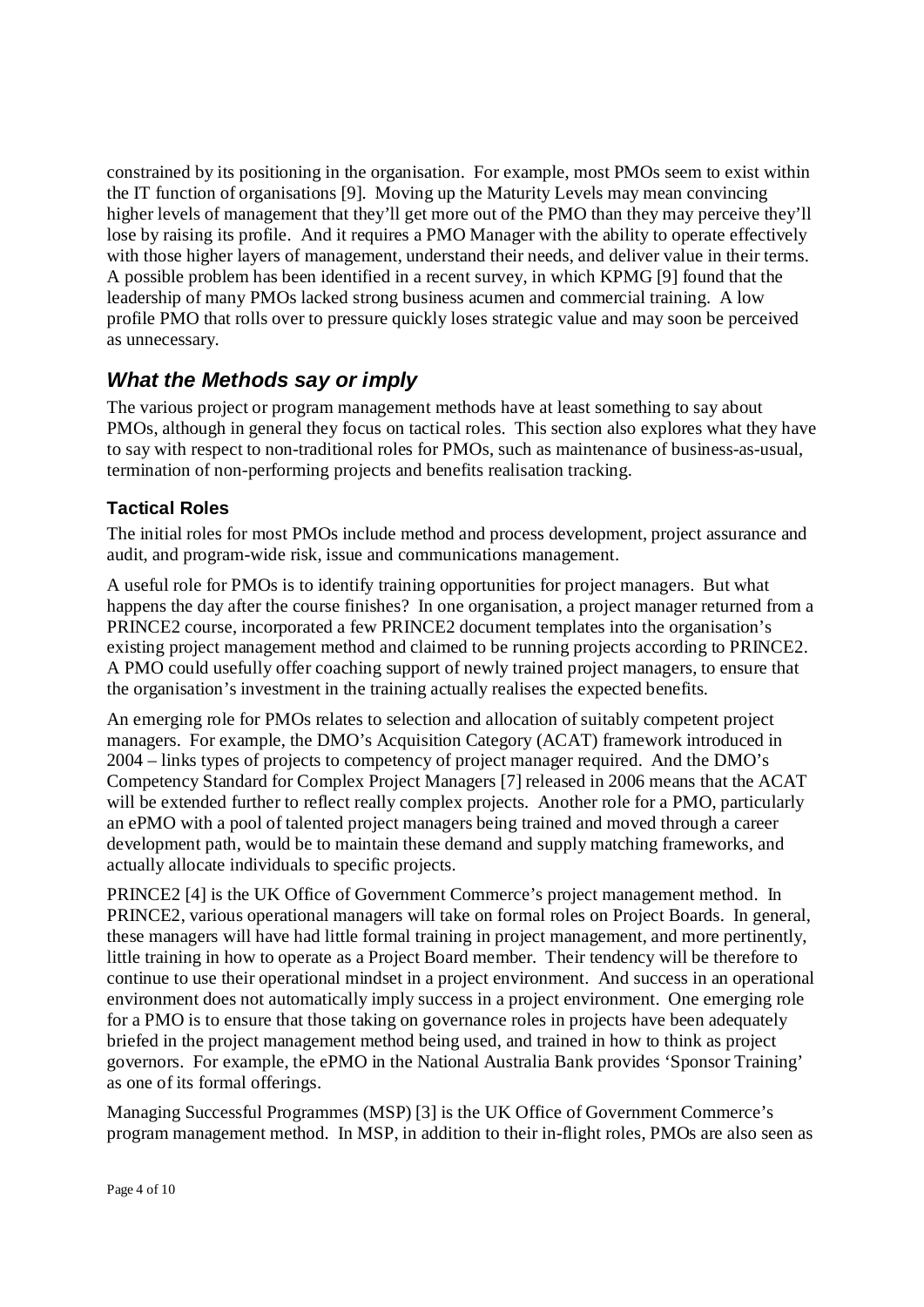organisational structures that survive the closure of specific projects and programs, to track ongoing benefits realisation activities by operational areas, to measure the value of these benefits over time and to compare the realised benefits with the benefits promised in the original Business Cases, and if necessary initiate new projects to support or improve benefits realisation.

The MSP method introduces the role of Business Change Manager (BCM). BCMs are senior operational managers responsible for maintaining business-as-usual in their operational areas, and for planning and executing transition of project products into operational use in their areas. , MSP also says that BCMs may act as Senior Users representing their areas on Project Boards (in PRINCE2 terminology). In general, BCMs generally have no background in project management. A PMO could be tasked with providing initial training and ongoing support for BCMs, in both their program-level and project-level roles.

There are gaps at the front of the process models for both PRINCE2 and MSP. The methods are somewhat vague about who provides the arms and legs to develop project or program Briefs, develop outline Business Cases detailed enough to at least justify the allocation of seed money, and to ensure that the subsequent projects and programs are well chartered. In many cases, a mature PMO with a staff of people experienced in these sorts of activities may be able to take on these roles.

An ePMO may also have a role in project management career development. To advance from a project management role into a strategic program management role does not simply mean gaining an MSP accreditation. It also means changing thought processes from the tactical mode required at project level, to a more strategic stance at program level. So a possible career path emerges:

- Project team member
- Project team leader
- PMO support, to become aware of the organisational context of projects, and introduce a separation between technical proficiency and project management expertise
- Project Manager, through a succession of more complex projects
- PMO Manager, to expose the person to the more strategic aspects of project work
- Program Manager, to think in-the-large
- ePMO Manager, perhaps acting as the organisation's Chief Project Officer.

#### **Strategy Implementation**

In a recent article in the Harvard Business Review, Kaplan and Norton [10] say that their research has indicated a persistent disconnect in most companies between strategy formulation and strategy execution. They have also found that most organizations do not have a strategy execution process. Many have strategic plans, but no coherent approach to manage the execution of those plans. They promote the concept of an 'Office of Strategy Management' as the mechanism for closing this gap.

It is the contention of this section that strategic program management provides the basis for a strategy execution process, and that an enterprise-level PMO can take on this role of 'Office of Strategy Management'.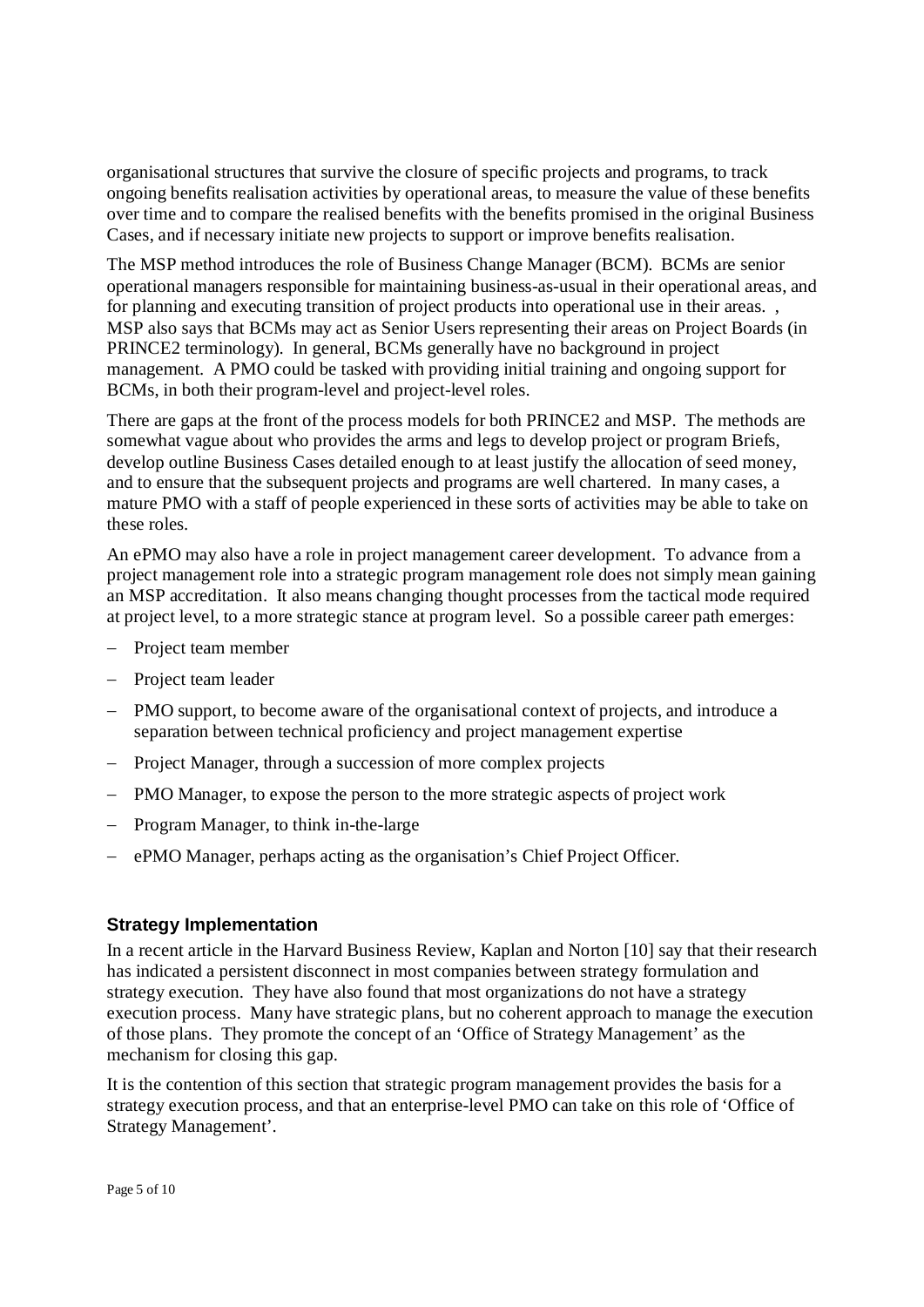In a paper presented at last year's ProMAC Conference [2], a Strategy Implementation Framework based on MSP was introduced. In the following figure, this Framework is expanded to show the roles that could be taken on by a PMO.

A strategy lifecycle is show across the top, from Assessing the organisation's internal and external environments at the left, and Envisioning the desired future for the organisation at the left, through various implementation phases in the centre mediated by the MSP program management method, to Measuring and Monitoring progress and Evaluating outcomes at the right. In the column below each of the phases are identified the key activities that occur. We determined that the MSP program management method could effectively fill in many of the gaps in most organisation's approaches to strategy implementation, leading to such problems as project portfolio that are not aligned to organisational strategies.

The diagram now also identifies where a PMO might be able to support strategy implementation either fully (the boxes outlined in a solid bold line) or partially (boxes with a dashed bold outline).



# **Strategic Change through Programs**

Figure 3. The role of PMOs in supporting strategic change

In MSP, the Blueprint is a description in operational terms of the desired future state of the organisation. It is usually the most complex aspect of the MSP approach to strategic program management, because it frontloads the critical process of internal organisational discussion and debate about alternatives. Many organisations find that multiple alternative Blueprints must be maintained, until a decision can be made about which represents the consensus view as to the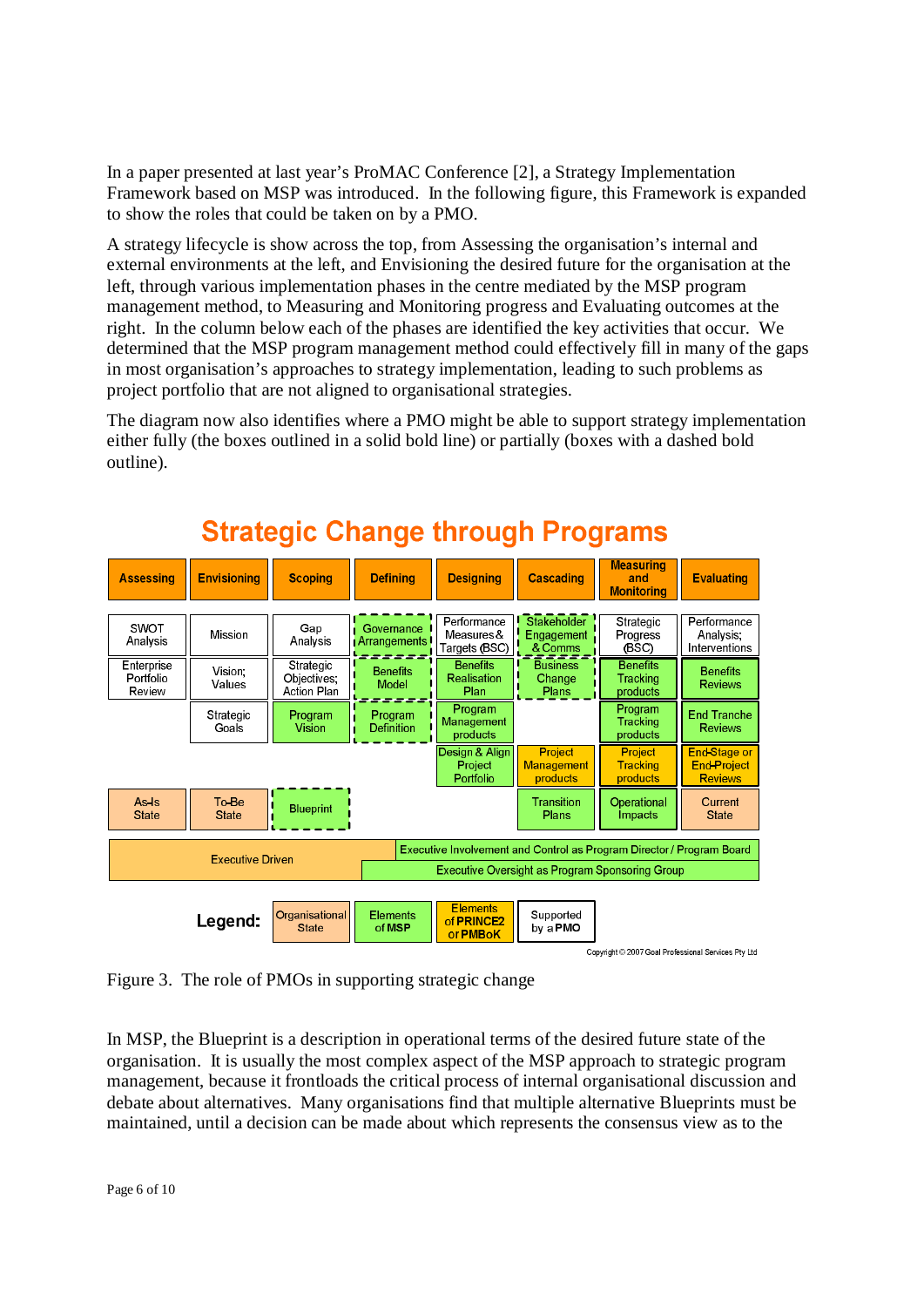optimum approach. An ePMO could assist greatly in this process by supplying the business architects and facilitators required, and managing the configurations of artefacts generated.

In MSP, a PMO will generally be responsible for 'establishing and maintaining' the program's governance arrangements, including strategies for resourcing, risk management, quality, and so on.

Many organisations are becoming interested in benefits realisation. In MSP, planning for benefits starts with the development of a Benefits Model and supporting Benefits Profiles. The Benefits Model will eventually provide traceability between the organisation's strategic objectives, through various benefits identified and the capabilities that must be in place for these benefits to be realised, to the enabling projects and other initiatives that will provide these capabilities. This is a non-trivial exercise for a major strategic program, and can be supported by a PMO. The PMO will establish and maintain the benefits register, and will ensure that benefits are properly counted and attributed in the business cases of the portfolio.

MSP says that the Program Manager does not have to have been identified until after the Program Definition has been developed, which begs the question: who develops the Program Definition in that case? If the career progression identified in the previous section is in place, then the ePMO Manager would have enough credibility in the organisation and experience in chartering programs to develop the Program Definition and hand it off to another suitably competent program manager for execution.

A PMO would take on the usual role of coordinating stakeholder engagement activities such as communication activities. A mature PMO could also task business analysts to work with impacted operational executives to establish business change plans for their areas. Such a PMO acts as a business partner, driving the project portfolio to deliver capability that operational managers can use to deliver benefits.

A classic role for PMOs is to capture and report metrics that track the progress of projects and programs. MSP extends this to include tracking benefits to be realised in operational areas.

PMOs also have a classic role in arranging and facilitating reviews of the current state of the organisation at the end of projects and tranches of programs, to support possible mid-term corrections to the strategy implementation program.

Finally, PMOs have an obvious role in supporting the organisational structures and roles responsible for program governance.

#### *Value Management*

The end result sought from strategic programs is represented by the benefits realisable as a result of the organisation's investment in the program. Thinking of programs as alternative investment choices leads to thinking more generally on how an organisation maximises the value it receives from its investments in change generally.

The ePMO is in a unique position to deliver on value realisation because of its exposure to both strategic and tactical execution. By being witness to strategic planning exercises and being responsible for the project portfolio, the ePMO plays a critical role. Over time, it will develop a view of the organisation's capacity and capability to generate effective change, which will improve the reliability and credibility of future investment proposals. By developing best practices in project initiation and portfolio and project management, as well as providing a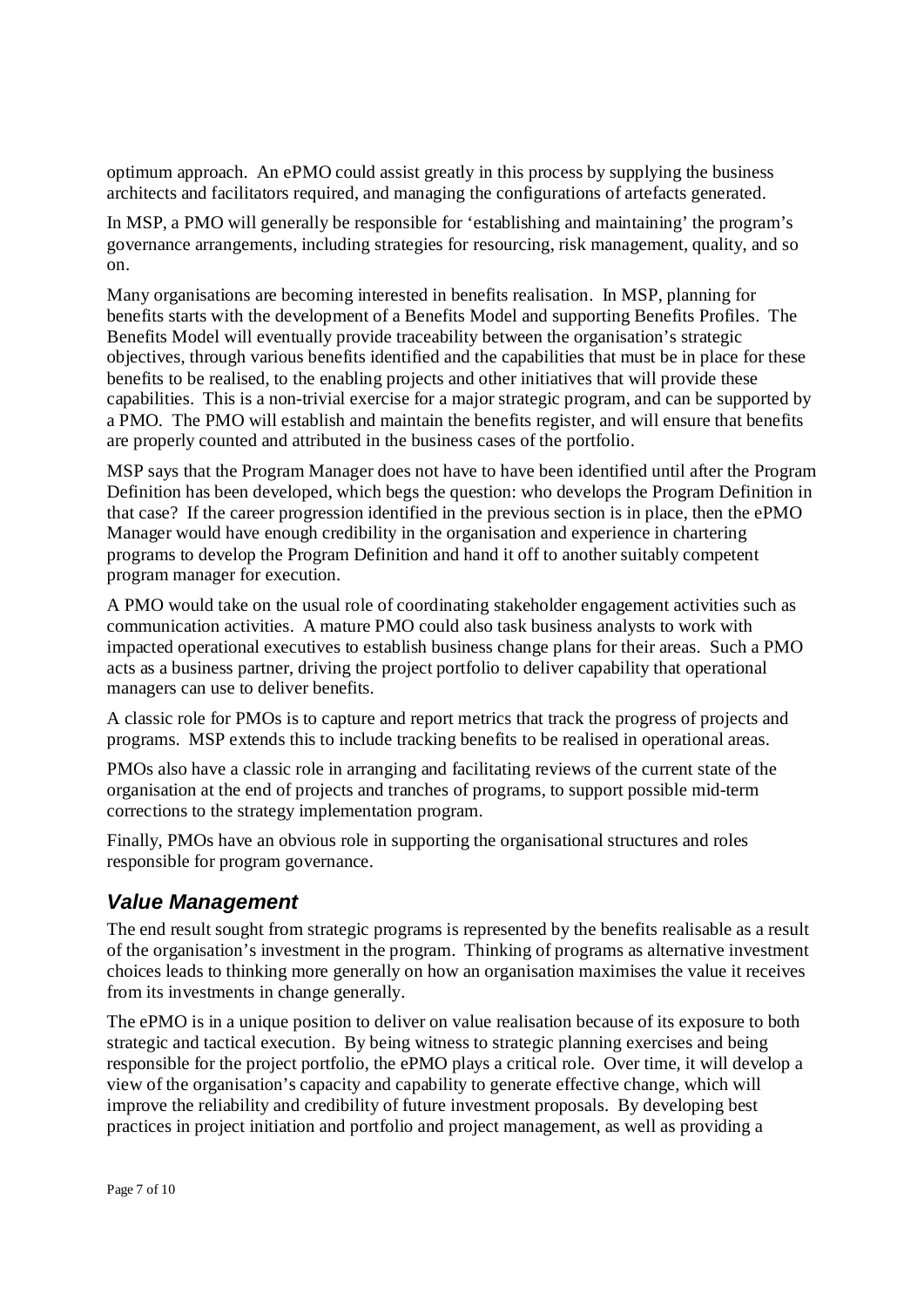reporting and analysis structure, the ePMO provides the foundation to allow an organisation to extract the requisite data to demonstrate benefits realisation. Through internal consulting and promotion, the ePMO can also assist in transforming organisational culture to make value measurement standard practice.

According to John Thorp [8], in this model, the ePMO becomes the secretariat for the organisation's investment review board. As a consequence, we can make a final notation to the Strategy Implementation Framework, where the ePMO takes on the role of establishing, maintaining and monitoring the organisation's Balanced Scorecard, including recommending or even initiating interventions in to ensure maximisation of value realisation. Or in Thorp's terminology, a Value Management Office. A PMO equipped to act as an effective integrator, driver of innovation and with a capacity for a delicate touch in intervention, can provide an effective review and alignment function between capability development and the evolving corporate strategy.

Strategic ePMOs could also have the potential to lead the capital allocation and prioritisation process, but to do this they would probably need to report to the CEO [9] or at least have strong C-level sponsorship. Few current ePMOs have a genuine strategic function, with a mandate to control all projects [9]. This means that in most organisations, projects are being controlled by operational managers.



# **Strategic Change through Programs**

Figure 4. ePMO as Value Management Office

So now, if we return to our maturity model, we can begin to describe what a PMO operating at this level might look like. It will report directly to a C-level executive such as the CEO or CFO,

Copyright © 2007 Goal Professional Services Pty Ltd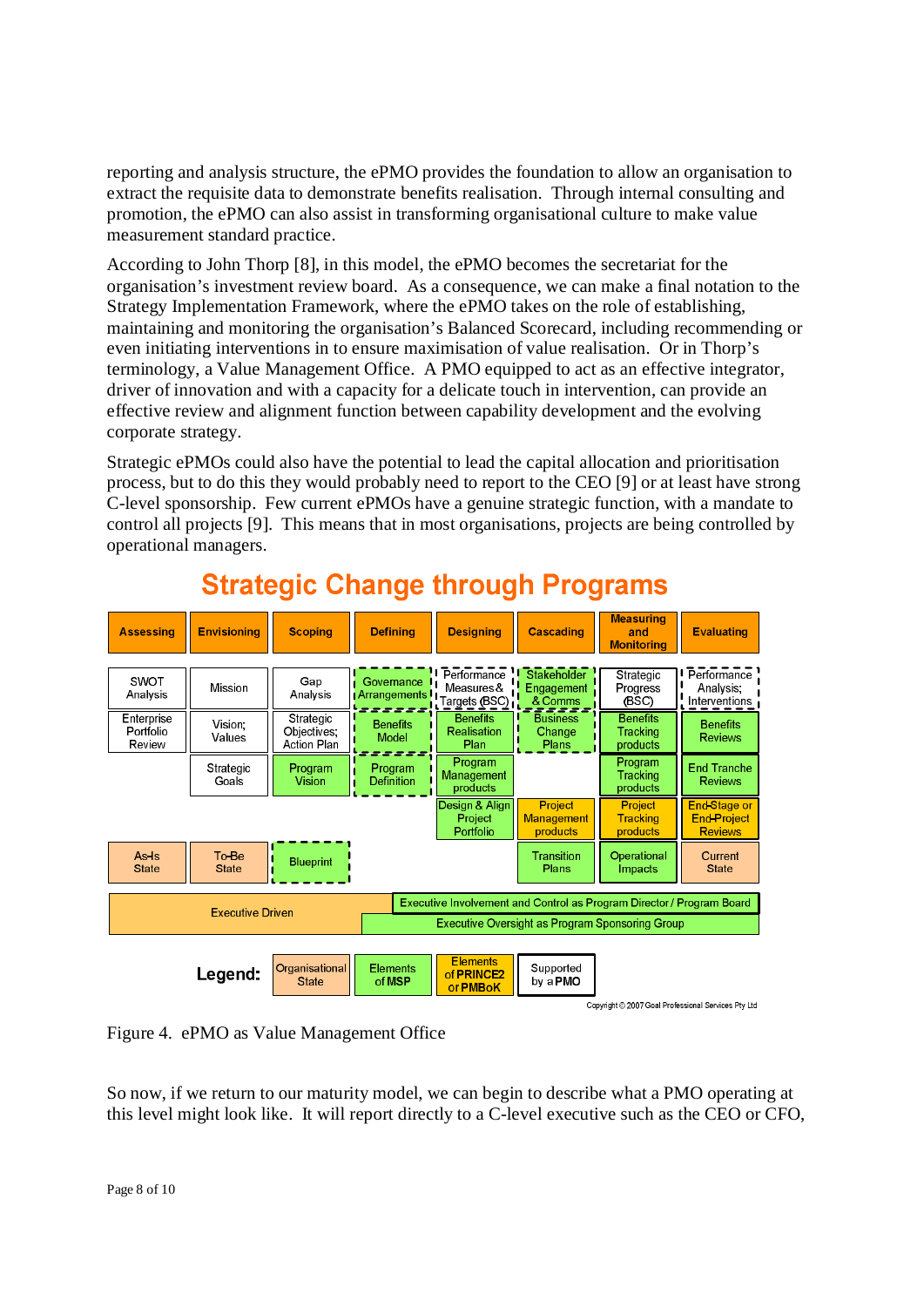it will be an important supporting player in business strategy, with sufficient influence to arrange termination of projects that have drifted too far from organisational strategy or are no longer capable of delivering the benefits promised in their business cases. The focus of such a PMO will be on the search for value.



**Simple PMO Maturity Model** 

Figure 5. Emergence of a VMO

## *Conclusion*

A model of the strategy implementation process is analysed with respect to historical and possible future roles of PMOs. Current PMO configurations emerge from the model, and possible future configurations are predicted. For example, one possibility is that enterprise-level PMOs will merge over time with the organisational units responsible for capturing and monitoring metrics associated with the Balanced Scorecard approach to tracking achievement of strategic objectives, and generally taking a facilitating role in investment decisions, where the value of the investment is realised through portfolios, programs and projects.

## *References*

[1] G Kendall and S Rollins, *Advanced Project Portfolio Management and the PMO*, 2003 [2] G Rankins, *Aligning Projects to Strategy by linking Balanced Scorecards and Benefits Maps*, 3rd International Conference on Project Management (ProMAC2006), Sydney, Australia, 29 September 2006.

[3] Office of Government Commerce, *Managing Successful Programmes,* release 2 2003 [4] Office of Government Commerce, *Managing Successful Projects with PRINCE2* release 4, 2005

[5] Project Management Institute, *Standard for Program Management*, 2006